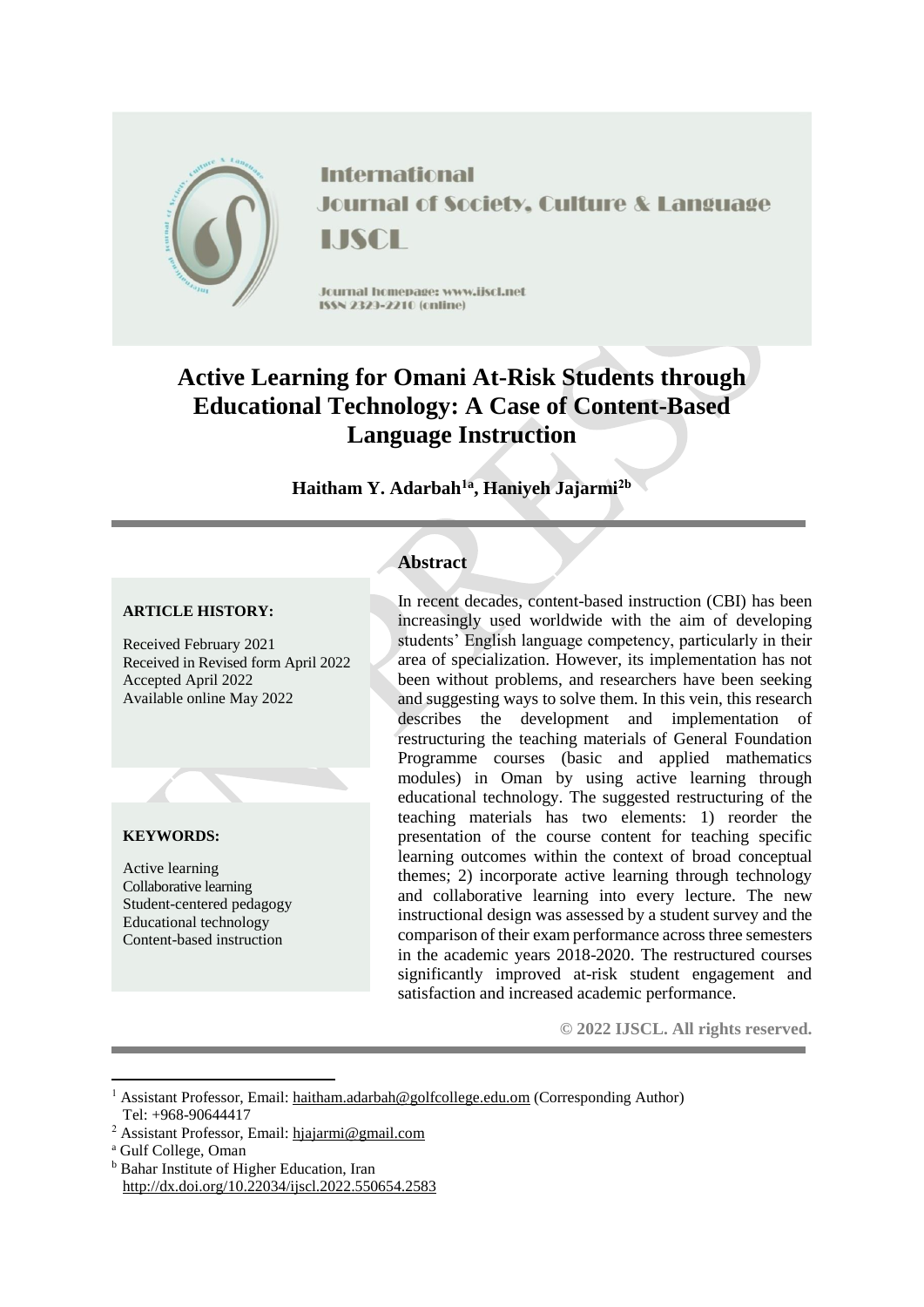# **1. Introduction**

or many years, within various research trends and educational contexts, researchers and teachers have been For many years, within various research<br>trends and educational contexts, researchers and teachers have been<br>interested in exploring how they can help learners to learn language and content simultaneously. The concurrent study of language and content, referred to as contentbased instruction (CBI), can occur in miscellaneous models, including sheltered instruction, theme-based courses, and adjunct models. However, all share several features, such as focusing on relevant subject matters, contextualization of language via content, and developing academic language proficiency (Jourdenais & Shaw, 2005). In the same vein, the General Foundation Programme (GFP) in Oman employs CBI intending to prepare students for postsecondary and higher education levels. Constituting from a set of disciplined programs, GFP is offered by the country's authorized higher education institutions in Oman (Tuzlukova et al., 2019).

A considerable issue regarding each program is the effectiveness of teaching which can be reflected in the attitudes and performance of the students. Considering effective teaching as a major contributor to the students' acquired knowledge, employability (Sivaraman et al., 2014), and valued outcomes (Dill, 2007), teachers need to be reflective and critical practitioners committed to promoting and maintaining high educational standards (Thomas, 2003). Accordingly, of particular concern is the traditional lecture-based courses within the GFP.

A traditional lecture course might be good for efficiently delivering a large body of content to many students. However, the traditional lecture format of GFP courses has many challenges for teaching and learning. It often leads to passive and superficial learning, and also, it cannot stimulate student motivation, confidence, and enthusiasm (Armbruster et al., 2009). Furthermore, the traditional lecture format would not help GFP students, particularly atrisk students, to gain the important skills they need to pursue their undergraduate education.

Over the past two decades, there have been several reports and articles calling attention to the need for changes in teaching methods for university education in order to promote meaningful learning, critical thinking, and problem-solving for students (Boyer, 1998; Handelsman et al., 2004; Rogaten et al., 2019). There is particularly a remarkable call to use student-centered instructional strategies like active- and collaborative- learning through education technology in the classroom (Bray & Tangney, 2017; Lahann & Lambdin, 2014; Seymour, 2002).

Active learning differs from the traditional lecture, where learners passively receive information from the educator. Active learning is bringing any instructional strategies into the classroom in order to engage students in the learning process. In other words, for active learning, students must do meaningful learning activities and think about what they are doing (Prince, 2004). From another perspective, active learning can be further elaborated through the concept of multi-sensory education, put forward by Montessori (1912), where multiple senses are harnessed at a time for effective teaching (Auer, 2008). Multi-sensory teaching holds the major premise that engaging students' auditory, visual, and kinaesthetic senses at the same time helps them to get involved in the activities; otherwise, the acquired knowledge would perish instantly (Baines, 2008). Moreover, collaborative learning can be defined as bringing any instructional methods into the classroom in which students work together in groups toward a goal (Scager et al., 2016). Educational technology is to facilitate learning and improves academic performance by using and managing appropriate technological processes and resources (Driskell et al., 2011). Accordingly, we believe that by using technology, we include more senses in education, do more real-life activities, and promote group work, which in turn, lead to better learning.

The educators who teach at-risk students must use a variety of teaching methods because these students are considered to have a higher probability of failing academically or dropping out of school. That is why higher education institutions have regularly asked educators to change their teaching approaches and use student-centered pedagogies such as active learning and educational technologies to promote meaningful learning, problem-solving,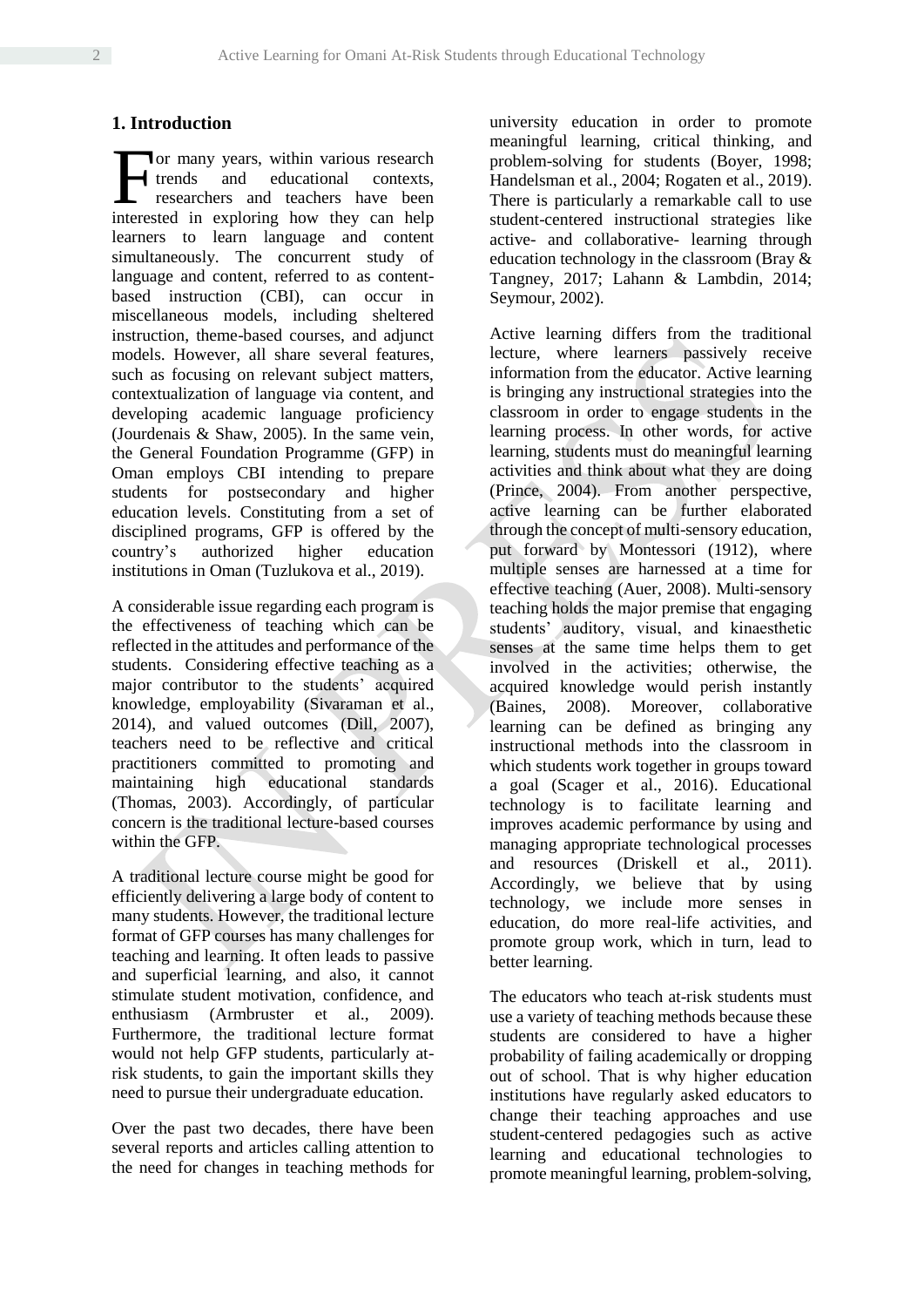and critical thinking for them. The most common concern shared by educators of GFP modules is that students have poor attitudes toward their learning process. This kind of attitude leads to poor academic performance.

Hence, this study proposes an instructional design that restructures teaching materials of the GFP basic and applied mathematics courses in order to bring active- and collaborativelearning through educational technology into the classroom. This research is motivated by the deficiencies of the traditional lecture-based GFP modules and the findings of the research discussed in Armbruster et al. (2009). This research hypothesizes that restructuring teaching materials of the basic and applied mathematics modules in a content-based approach in GFP based on active- and collaborative- learning through educational technology improves at-risk student attitudes and academic performance.

#### **2. Theoretical Framework**

#### **2.1. Content-Based Instruction**

CBI is a pedagogical approach that addresses both language- and content-learning objectives, and leads students to work toward learning both at the same time (Spenader et al., 2018). In other words, CBI models "make a dual, but not necessarily equal, commitment to language and content learning" (Grabe & Stoller, 2019, p. 13). The underlying assumption of the CBI, based on Snow and Brinton (1988), is that the students' motivation will increase due to the relevance of the content to the students' academic and professional needs. Moreover, the contextualization of language through content makes the teaching of the language veer beyond the abstract and be mingled with more concrete concepts of the content area leading to the provision of comprehensible inputs (Echevarria & Graves, 2003).

The principles of CBI have their roots in those of the communicative approach to language teaching since they involve students actively in the exchange of content (Villalobos, 2014). According to Richards and Rogers (2005), language learning is more successful when language is used as a means of acquiring knowledge rather than as an end. Given that authentic language learning occurs in a context, CBI provides the context for meaningful and purposeful communication to happen (Lightbown & Spada, 2006; Stoller & Grabe, 1997). In the same vein, Kennedy (2006) believes that since the brain seeks patterns, providing the brain with relevant content leads to more successful learning and retention.

To date, several studies have tested the efficacy of the CBI. While some have confirmed its effectiveness (e.g., Grabe & Stoller, 1997; Snow & Brinton, 1988; Tsai & Shang, 2010), others reported some systematic problems, including a lack of extensive opportunities for language use in teaching and testing technical fields (Lee et al., 2013; Siu, 2021) and lack of overall motivation among students (Siu, 2021). For example, in a recent study, aimed at enhancing students' English language skills within the science and engineering curriculum. Siu (2021) demonstrated, through a selfreported survey, the promotion of the respondents' general confidence in using English for learning the subject matter. However, he noted problems in speaking and writing fluency as a result of deficiencies in vocabulary and grammar. Moreover, he found that the students' motivation for language learning was highly instrumental.

Various studies have proposed different CBI course redesigns to minimize the problems; nonetheless, the extent to which the problem of at-risk student attitudes and academic performance is facilitated by the application of active learning through educational technology is still unclear. The next section gives a brief review of the related empirical studies.

# **2.2. Active Learning through Educational Technology**

Several studies have investigated the effectiveness of employing active- and collaborative- learning and educational technology in teaching. For example, Prince (2004) examined the effectiveness of active learning in engineering faculty. He found that there is broad support for the elements of active, cooperative, collaborative, and problem-based learning. Armbruster et al. (2009) developed and implemented an instructional design that brings active learning and student-centered pedagogies to an undergraduate introductory biology course for both majors and nonmajors. Their suggested course design significantly improved self-reported student engagement and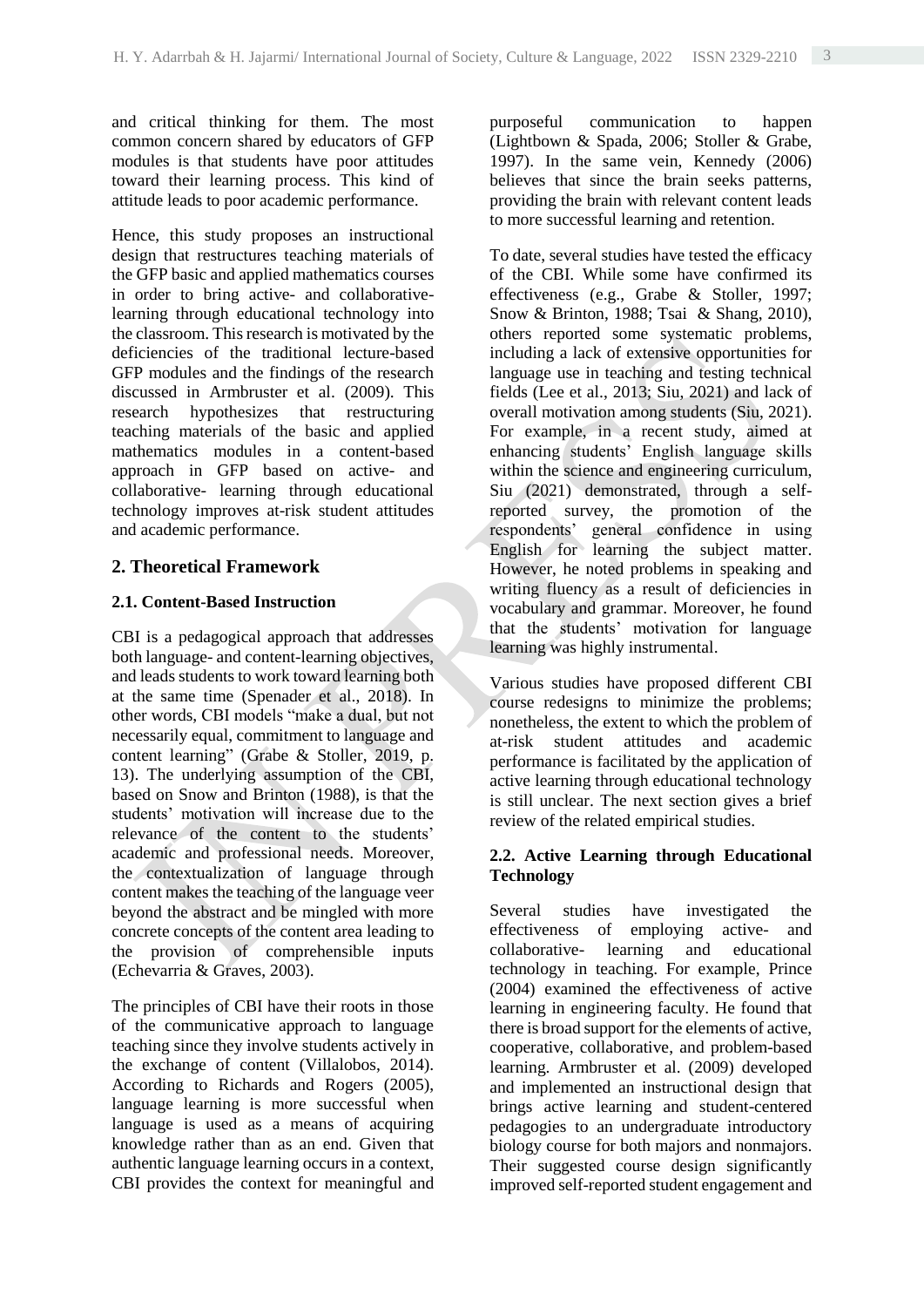satisfaction and increased academic performance.

Several researchers have investigated the effect of internet technology on the teaching and learning of mathematics. For example, Orcos et al. (2016) carried out a study on math students of a school in the Principality of Asturias that examined the effectiveness of online collaborative learning techniques through a Google-based environment. Their results showed that online collaborative activities had a positive effect on student satisfaction and academic achievements. Orcos et al. (2016) discussed the influence of technology on the teaching and learning of mathematics and the ways instructors can enhance the development of students' mathematical capacities.

To the best of the authors' knowledge, no previous work brings active- and collaborativelearning through educational technology into the content-based language classroom by restructuring the teaching material of math courses, so this work fills this gap.

# **3. Methodology**

#### **3.1. Participants**

The participants in this study were recruited from the students of business and information technology (IT) who have enrolled in the GFP basic and applied mathematics modules. They were 120 students (74 males and 46 females) ranging from 18 to 22 years of age. They participated in the study according to their willingness to take part and were assured of the confidentiality of their information.

# **3.2. Study Design**

The teaching materials for both the basic and applied mathematics modules were restructured in a way that active learning through educational technology can be implemented in each lecture. These GFP modules are onesemester courses that typically enroll between 100 and 150 students. The courses were redesigned to emphasize active learning through educational technology. One of the authors taught the course in the two academic years (AY) of 2018 and 2019. The at-risk student attitudes toward the courses were assessed by comparing scores on collegeadministered course evaluations for questions

that addressed student satisfaction. These questions used both free-response questions and Likert-scale. The student performance was assessed by comparing the class scores on the three exams administered in 2018 and 2019.

#### **3.3. Course Description**

The basic and applied mathematics modules are required for GFP students in the first and the second semester, respectively. The modules focus on the basic applied mathematical skills such as a) solving and sketching two variables linear, quadratic, logarithmic, exponential equations, and inequalities; b) solving simple real-life problems; c) understanding basic concepts of descriptive statistics. Although we modified the order of the teaching materials, the core course content was not changed as a part of the instructional design. The mathematics lectures consist of two 120-min periods per week. Traditionally, the lecturers handed out a set of activities for each lecture in order to guide students in their assigned lecture notes, and discussion in recitation often cantered on these activities. Before the course revisions, the course assessments consisted of a test and a final examination. As a part of this course revision, the assessment plan was modified to include eight weekly quizzes for formative feedback, a midterm, and a final exam. In the course revision, all students were required to do three library activities which were assessed and evaluated separately from the lecture portion of the course.

#### **3.4. Course Redesign**

The course redesign consists of two major stages:

1. Reorder the presentation of the course content. We restructured the course so that the learning outcomes of the course will be taught within the context of broad conceptual themes. For example, a new lecture on function in the real world was presented before a series of lectures demonstrating an understanding of the definition of a function and its graph. This lecture was designed to help students solve real-world problems involving relations and functions. Another two lectures were presented on quadratic functions to help students solve real-life problems related to quadratic functions. This leads the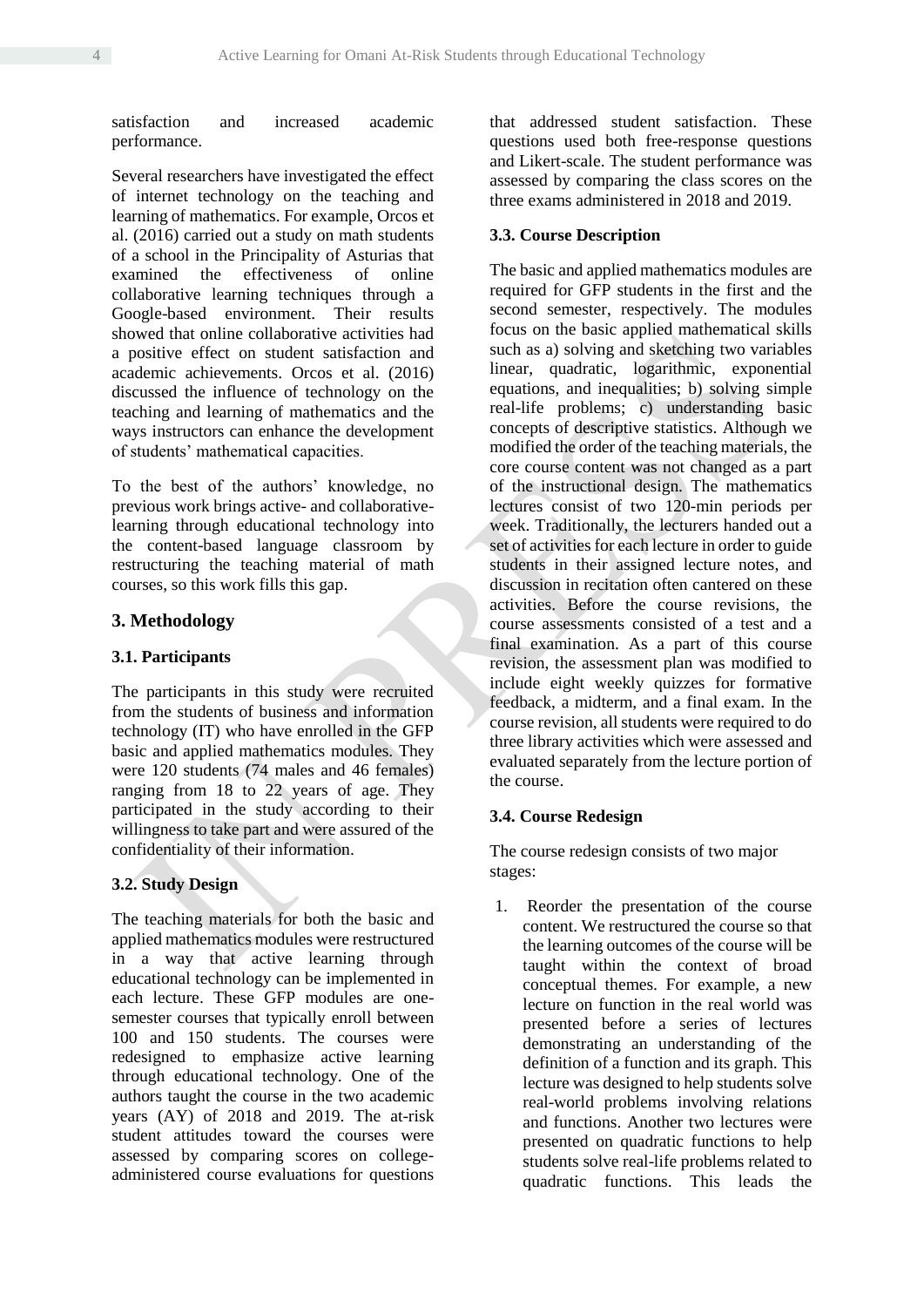students to learn more about the shape of the graph and other elements needed to draw it. We also added a lecture that discussed the real-life problems in exponential functions. This lecture helps students to understand the need to solve exponential functions and the relationship between simple and compound interests. We finished the course by adding a lecture showing some examples of descriptive statistics in everyday life. In this lecture, we emphasized the vital role of descriptive statistics in real-life problems. The course syllabuses can be requested from the corresponding author.

- 2. We incorporated active learning and collaborative learning through technology into every lecture. In the first lecture, students were asked to organize groups of four or five members and sit together during the whole semester. They also communicated using the WhatsApp group they had created in the first lecture. In every lecture, a set of learning outcomes were displayed on the PowerPoint slides and discussed with the groups. Mathematical problems were also presented on a PowerPoint slide, and the groups worked on the problems promptly. The examples of a mathematical problem are:
	- a. Problem 1: in a medical experiment, 100 is the number of bacteria present at the start of the observation, and 350 is the number present after five days. Find the growth rate of the bacterial population.
	- b. Problem 2: the length of a rectangular car park is two times as long as its width, and the parking area is

1800m<sup>2</sup> . Find the length and width of the car park.

The groups would use the internet through their smartphones to find vocabulary terms if they encountered difficulty. The instructor moved from group to group in the classroom in order to monitor the learning progress and offer suggestions to a group that faced difficulty. The selected group representatives would solve the problems for the class.

# **3.5. Assessment of Attitudes and Student Performance**

We assessed student attitudes toward the courses in three semesters (i.e., S1 2018-2019; S2 2018-2019; S1 2019-2020) by a module evaluation survey administrated by the college. The survey used a five-point Likert scale ranging from strongly disagree (1) to strongly agree (5). Additionally, we used the students' exam results at the end of the three semesters to compare student performance. To analyze the collected data, we used a two-tailed t-test for paired samples with a significance level of .05.

#### **4. Results**

#### **4.1. Student Attitudes**

Table 1 and Table 2 show the descriptive statistics and the paired samples test results of the students' responses to the module evaluation survey for S1 2018-19/S1 2019-20 and S2 2018-19/S1 2019-20, respectively. As Table 1 shows, there are significant changes in the students' attitudes regarding the module materials, organizing module handbook, learning activities in the class, the IT resources and facilities, and the feedback satisfaction  $(p<.001)$ .

#### **Table 1**

*Descriptive Statistics and the Paired Samples Test Results Regarding Student Attitudes for S1 2018-2019 and S1 2019-2020*

| <b>Ouestion</b>                                                                    |               | Paired Samples Test |                           |                           |      |     |                   |
|------------------------------------------------------------------------------------|---------------|---------------------|---------------------------|---------------------------|------|-----|-------------------|
|                                                                                    | Mean          |                     | <b>Standard Deviation</b> |                           |      |     | Sig.              |
|                                                                                    | S1<br>2018-19 | S1<br>2019-20       | S1<br>2018-19             | S <sub>1</sub><br>2019-20 |      | df  | $(2 -$<br>tailed) |
| A) The module handbook was<br>organized in a way that helped<br>me in my learning. | 3.06          | 4.20                | 1.47                      | 1.04                      | 5.93 | 119 | .000              |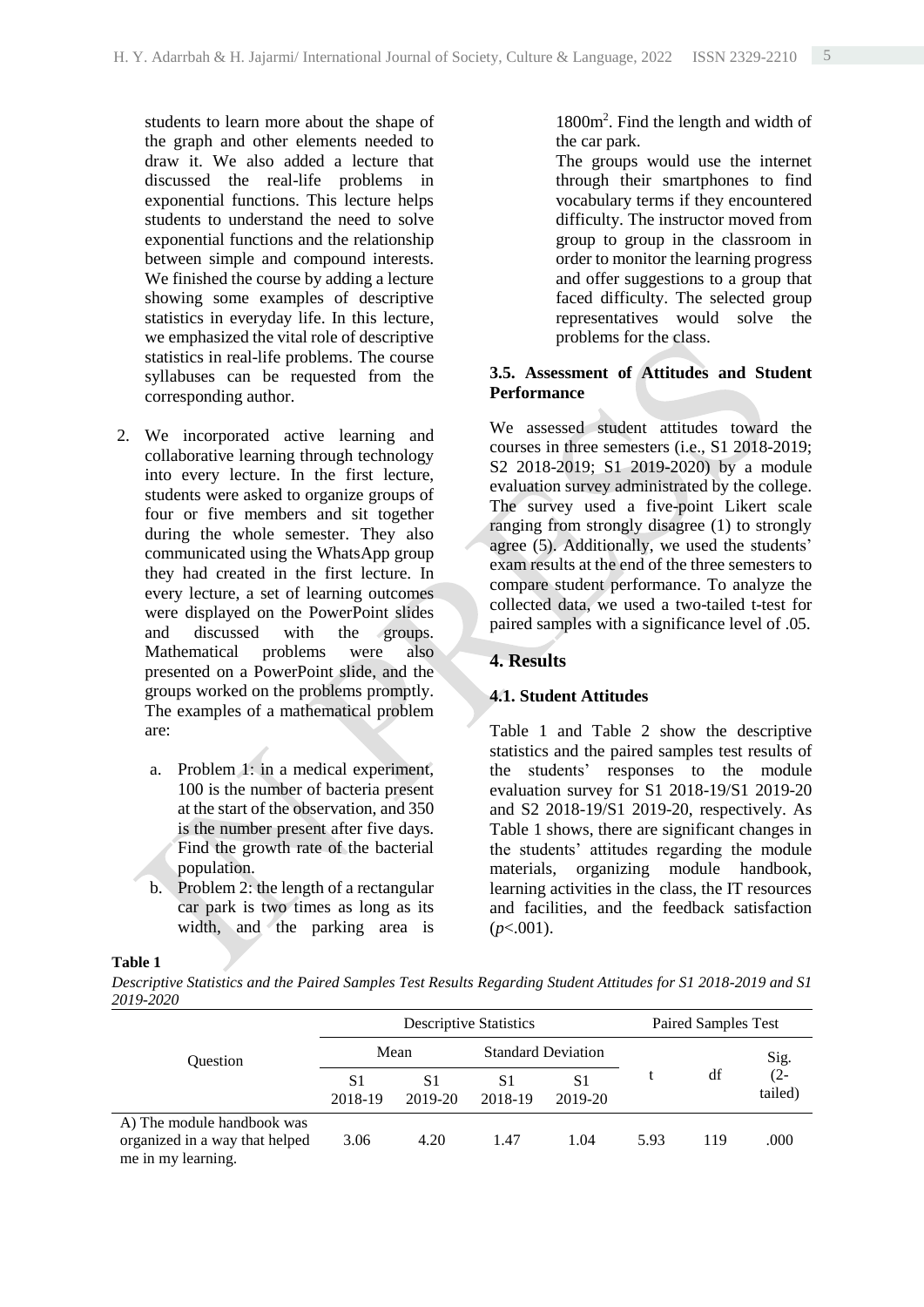| E) I was satisfied with the<br>range of oportunities available<br>to obtain and use feedback to<br>support my learning. | 3.06 | 4.17 | 1.40 | 1.03 | 6.04 | 119 | .000  |
|-------------------------------------------------------------------------------------------------------------------------|------|------|------|------|------|-----|-------|
| D) The IT resources and<br>facilities were available for<br>this module.                                                | 2.99 | 3.97 | 1.39 | 1.21 | 4.99 | 119 | .000  |
| C) The learning activities in<br>the class/lab sessions have<br>helped me to understand the<br>lessons.                 | 3.18 | 4.25 | 1.44 | .93  | 5.88 | 119 | .000. |
| B) The module materials were<br>clear and up-to-date.                                                                   | 3.12 | 4.18 | 1.44 | 1.01 | 5.68 | 119 | .000  |

As can be seen in tables 1 and 2, all figures for student attitudes indicate that student satisfaction is significantly higher in S1 2019- 2020 than in S1 and S2 2018-2019 (*p*<.01). Hence, there is strong evidence that the changes we implemented in S1 2019-2020 improved student attitudes toward the courses.

#### **Table 2**

*Descriptive Statistics and the Paired Samples Test Results Regarding Student Attitudes for S2 2018-2019 and S1 2019-2020*

|                                                                                                                         |                           | Paired Samples Test       |                           |                           |      |     |                   |
|-------------------------------------------------------------------------------------------------------------------------|---------------------------|---------------------------|---------------------------|---------------------------|------|-----|-------------------|
| Question                                                                                                                | Mean                      |                           | <b>Standard Deviation</b> |                           |      |     | Sig.              |
|                                                                                                                         | S <sub>2</sub><br>2018-19 | S <sub>1</sub><br>2019-20 | S <sub>2</sub><br>2018-19 | S <sub>1</sub><br>2019-20 | t    | df  | $(2 -$<br>tailed) |
| A) The module handbook was<br>organized in a way that helped<br>me in my learning.                                      | 3.31                      | 4.20                      | 1.37                      | 1.04                      | 4.71 | 119 | .000              |
| B) The module materials were<br>clear and up-to-date.                                                                   | 3.65                      | 4.18                      | 1.18                      | 1.01                      | 3.16 | 119 | .002              |
| C) The learning activities in<br>the class/lab sessions have<br>helped me to understand the<br>lessons.                 | 3.63                      | 4.25                      | 1.23                      | .93                       | 3.74 | 119 | .000              |
| D) The IT resources and<br>facilities were available for<br>this module.                                                | 3.41                      | 3.97                      | 1.25                      | 1.21                      | 2.93 | 119 | .004              |
| E) I was satisfied with the<br>range of oportunities available<br>to obtain and use feedback to<br>support my learning. | 3.60                      | 4.17                      | 1.17                      | 1.03                      | 3.37 | 119 | .000              |

#### **4.2. Student Performance**

Table 3 provides t-test statistics for exam results in the three semesters. Student performance on the exams was greater in S1 2019-2020 when the students were taught the redesigned courses compared to the other semesters (i.e., S1 & S2 in AY 2018-2019). As can be seen in Table 3, there are significant changes in the figures for basic math comparing S1 and S2 in AY 2018-2019 with S1 in AY 2019-2020 (*p*<.05). Like those of the basic math, the changes in the figures of applied math are significant  $(p<.05)$ .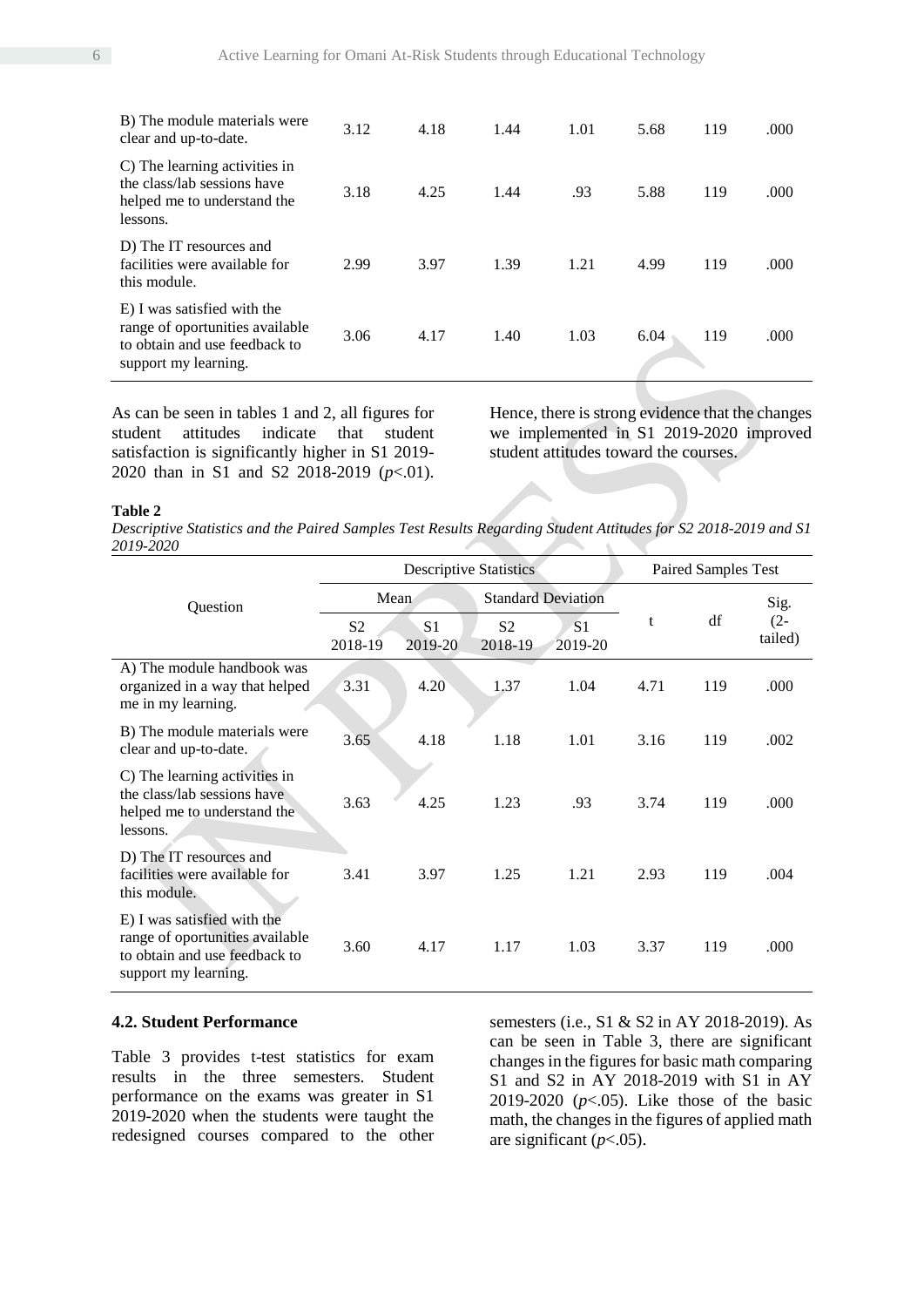**Table 3** *Paired Samples Test Results for Exam Scores in the Three Semesters of the S1 2018-2019, S2 2018-2019, and S12019-2020*

|                      |                           | <b>Basic Maths</b>        |                           |                           | <b>Applied Maths</b>      |                           |                           |                           |  |
|----------------------|---------------------------|---------------------------|---------------------------|---------------------------|---------------------------|---------------------------|---------------------------|---------------------------|--|
|                      | S <sub>1</sub><br>2018-19 | S <sub>1</sub><br>2019-20 | S <sub>2</sub><br>2018-19 | S <sub>1</sub><br>2019-20 | S <sub>1</sub><br>2018-19 | S <sub>1</sub><br>2019-20 | S <sub>2</sub><br>2018-19 | S <sub>1</sub><br>2019-20 |  |
| Mean                 | 47.15                     | 54.89                     | 48.84                     | 54.89                     | 42.30                     | 48.70                     | 44.37                     | 48.70                     |  |
| df                   | 119                       |                           | 119                       |                           | 119                       |                           | 119                       |                           |  |
|                      | 1.99                      |                           |                           | 2.30                      |                           | 2.1                       |                           | $\overline{2}$            |  |
| Sig.<br>$(2-tailed)$ | 0.04                      |                           |                           | 0.02                      |                           | 0.03                      |                           | 0.04                      |  |

# **5. Discussion**

A traditional lecture format in a GFP introductory module often emphasizes content. However, it usually fails to convey to at-risk students the nature of being an independent learner. In addition, it may diminish learning outcomes and may negatively affect talented students at the GFP level. Accordingly, the main hypothesis of this research is that improving at-risk student attitudes would improve the students' academic performance. Therefore, this research proposes that restructuring the teaching materials of introductory mathematics courses based on active learning through educational technology would lead to improving at-risk student attitudes in the course. This restructure has two steps: 1) reordering the presentation of the course content to teach specific learning outcomes within the context of broad conceptual themes; 2) incorporating active and collaborative learning through technology into every lecture. The results indicated that teaching with implementing active learning through technology and collaborative learning in the first semester of the AY 2019-2020 dramatically improves student attitudes and performance.

There are several possible explanations for this result. First, the observed improvement of the students' attitudes toward the program could be attributed to the increase in their active motivation rather than the passive one toward learning language and content concurrently. To explicate, according to Pishghadam et al. (2019), a covert manifestation of the motivation construct is when individuals are just mentally engaged with a concept or task, and this engagement does not lead to any specific action. This is in contrast with active motivation, which is characterized by the full engagement and involvement (mentally and physically) of an individual in performing a task. Based on the results of this study, this happened in response to the active and collaborative activities performed through educational technology. Moreover, according to the findings of this study, we can infer that as well as the proposed restructured program, the students' positive attitudes contributed to their better performance. This is in line with Baporikar and Shah's (2012) proposition that students' attitudes and motivation do affect student skills and knowledge in GFP courses.

Second, the improvement of the students' performance may be explained by the fact that the incorporation of active learning into the program via educational technology maximized the opportunities for the students to negotiate the knowledge rather than simply exchange information. This helps students to acquire the language skills and the course content at higher levels of complexity (Grabe & Stoller, 1997). This proposition is further corroborated by Lee et al. (2013), who emphasized to promote students' performance in both content and language learning, we need to create for the students an environment that focuses on what they can 'do' with the language while engaging in discursive practices and scientific inquiry.

Another possible explanation for this can be clarified by the emotioncy model (Pishghadam, 2015), which accentuates the significant effect of individuals' involvement in a concept or task in their perceptions of the task-at-hand. More explicitly, emotioncy (the combination of emotion and frequency) holds the idea that individuals' sense-induced emotions towards a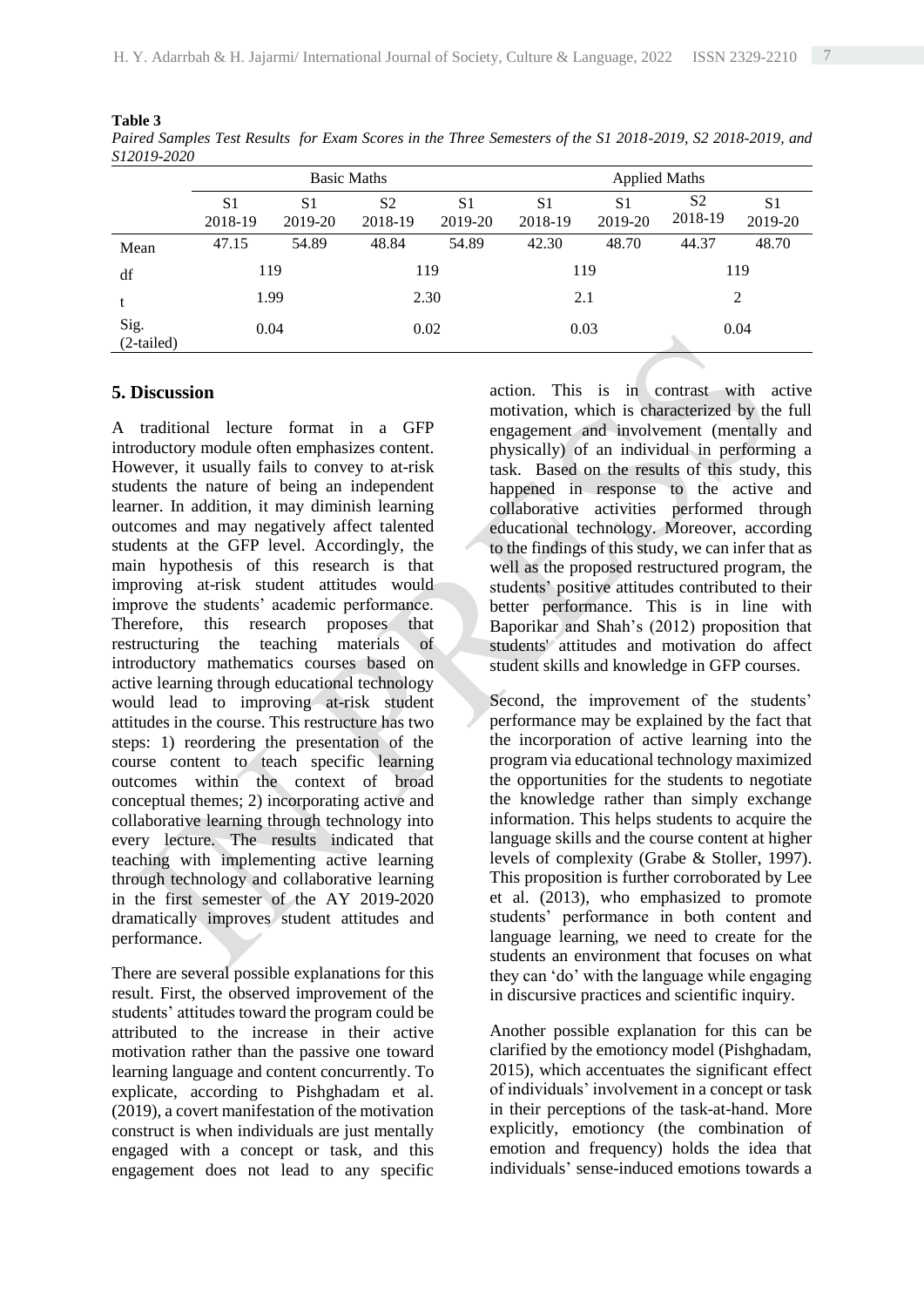concept or activity and the frequency of their exposure to it can relativize their cognition (Pishghadam et al., 2013; Pishghadam et al., 2016; Pishghadam & Shayesteh, 2017) and assist them in the learning and retention of new materials (Jajarmi & Pishghadam, 2019). Based on this model, involvement refers to a level of understanding that is the result of using auditory, visual, and kinesthetic senses to get information about something as well as experiencing that thing and doing research on it. This is contrasted with the exvolvement level in which individuals just use their auditory, visual, and kinesthetic senses to gain the intended knowledge (Pishghadam & Shayesteh, 2016). In this study, the course was restructured so that students could move from the exvolvement level (lecture-based courses) to involvement (student-centered courses) through the use of active and collaborative learning via education technology. It seems that students were more involved in the process of learning, their active motivation increased, and their comprehension level was boosted. In fact, Emotionalization through technology can be a shortcut to higher levels of learning a subject matter.

Overall, the contribution of this study has been to confirm the effectiveness of CBI coupled with active learning strategies through educational technology. However, the findings of this study may be limited by the number of students that took part in the GFP during the AYs of 2018 to 2020. Therefore, further studies regarding the restructured program would be worthwhile. This study investigated the role of educational technology in Omani at-risk students' attitudes and performance in GFP; yet, there is abundant room for further progress in determining the influential factors in the success of CBI to promote both language and content learning. Moreover, this study was conducted in Oman, which limits generalization; other studies can be done in other countries and cultures to compare and contrast the results and extend generalization.

# **References**

Armbruster, P., Patel, M., Johnson, E., & Weiss, M. (2009). Active learning and student-centered pedagogy improve student attitudes and performance in introductory biology. *CBE—Life Sciences* 

*Education*, *8*, 203-213. https://doi.org/ 10.1187/cbe.09

- Auer, M. R. (2008). Sensory perception, rationalism, and outdoor environmental education. *International Research in Geographical and Environmental Education, 17*(1), 6-12. https://doi.org/ 10.2167/irgee225.0
- Baporikar, N., & Shah, I. A. (2012). Quality of higher education in 21st century: A case of Oman. *Journal of Educational and Instructional Studies in the World, 2*(2), 9-18.
- Baines, L. (2008). *A teacher's guide to multisensory learning: Improving literacy by engaging the senses.* ASCD.
- Boyer, E. L. (1998). Reinventing undergraduate education: A blueprint for America's research universities. The Boyer Commission on Educating Undergraduates.
- Bray, A., & Tangney, B. (2017). Technology usage in mathematics education research – A systematic review of recent trends. *Computers and Education*, *114*, 255- 273. https://doi.org/10.1016/j.compedu. 2017.07.004
- Dill, D. (2007). Will market competition assure academic quality? An analysis of the UK and US experience. In D. F. Westerheijden, B. Stensaker, & M. J. Rosa (Eds.), *Quality assurance in higher education: Trends in regulation, translation and transformation* (pp. 47- 72). Springer.
- Driskell, S. O., Ronau, R. N., Rakes, C. R., Bush, S. B., Niess, M. L., & Pugalee, D. (2011, January). *Research in mathematics instructional technology: Current trends and future demands.* Paper presented at the 33rd Annual Meeting of the North American Chapter of the International Group for the Psychology of Mathematics Education. Irvine, CA.
- Echevarria, J., & Graves, A. (2003). *Sheltered content instruction: Teaching Englishlanguage learners with diverse abilities.* Allyn & Bacon.
- Grabe, W., & Stoller, F. (1997). Content-based instruction: Research foundations, In M. Snow & D. Brinton (Eds.), *The contentbased classroom: Perspectives on integrating language and content* (pp. 5- 21). Longman.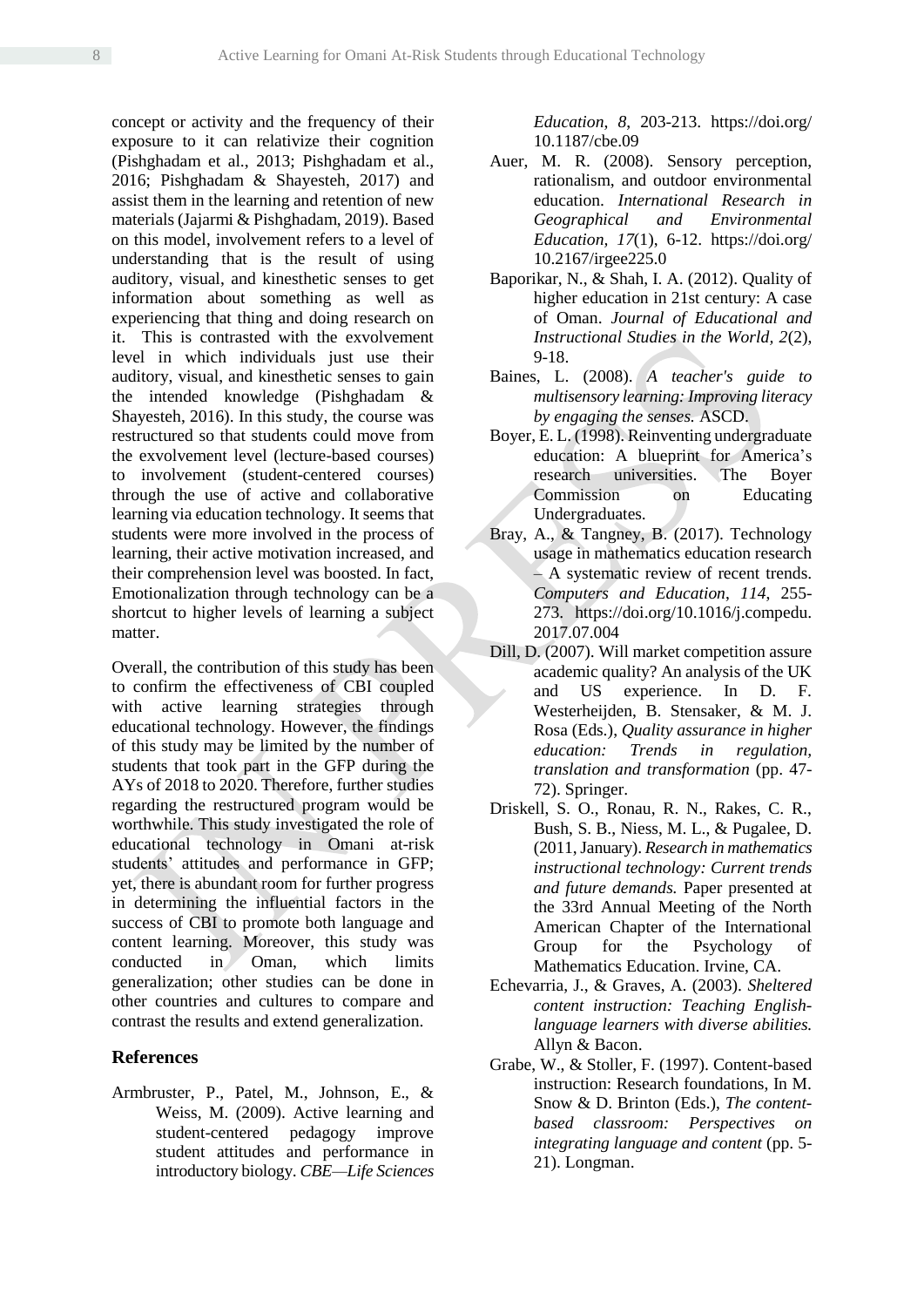- Grabe, W., & Stoller, F. (2019). Reading to learn: How and why content-based instructional frameworks facilitate the process. In K. Koda & J. Yamashita (Eds.), *Reading to learn in a foreign language: An integrated approach to foreign language instruction and assessment* (pp. 9-29). Routledge.
- Handelsman, J., Ebert-May, D., Beichner, R., Bruns, P., Chang, A., DeHaan, R., Gentile, J., Lauffer, S., Stewart, J., Tilghman, S. M., & Wood, B. W. (2004). Scientific Teaching. *Science, New Series*, *304*(5670), 521–522. https://doi. org/10.1038/003208b0
- Jajarmi, H., & Pishghadam, R. (2019). Emotioncy-based language instruction: A key to enhancing EFL learners' vocabulary retention. *Applied Research on English Language, 8*(2), 207-226. https://doi.org/10.22108/are.2019.11439 9.1388
- Jourdenais, R. M., & Shaw, P. A. (2005). Dimensions of content-based instruction in second language education. In R. M. Jourdenais & S. E. Springer (Eds.), *Content, task and projects in the language classroom* (pp. 1-12). Monterey Institute of International Studies.
- Kennedy, T. (2006). Language learning and its impact on the brain: Connecting language learning with the mind through content-based instruction. *Foreign Language Annals, 39*(3), 471-486.
- Lahann, P., & Lambdin, D. V. (2014). Collaborative learning in mathematics education. In S. Lerman (Ed.), *Encyclopedia of mathematics education* (pp. 75–76). Springer Reference. https://doi.org/10.1007/978-94-007- 4978-8\_23
- Lee, O., Quinn, H., & Valdés, G. (2013). Science and language for English language learners in relation to next generation science standards and with implications for Common Core State Standards for English language arts and mathematics. *Educational Researcher, 42*(4), 223-233. https://doi.org/10.3102/ 0013189x13480524
- Lightbown, P., & Spada, N. (2006). *How languages are learned* (3rd ed.). Oxford University Press.
- Montessori, M. (1912). *The Montessori method.* Cambridge University Press.
- Orcos, L., Arias, R., Aris, N., & Magreñán, Á. A. (2016, June). *Collaborative learning: Implementation of JigSaw technique in*  Google. Paper presented at the 2<sup>nd</sup> International Conference on Higher Education Advances. Valencia, Spain.
- Pishghadam, R. (2015, October). *Emotioncy in language education: From exvolvement to involvement.* Paper presented at the 2nd Conference of Interdisciplinary Approaches to Language Teaching, Literature, and Translation Studies, Mashhad, Iran.
- Pishghadam, R., Adamson, B., & Shayesteh, S. (2013). Emotion-based language instruction (EBLI) as a new perspective in bilingual education. *Multilingual Education, 3*(9), 1-16.
- Pishghadam, R., Jajarmi, H., & Shayesteh, S. (2016). Conceptualizing sensory relativism in light of emotioncy: A movement beyond linguistic relativism. *International Journal of Society, Culture & Language, 4*(2), 11-21.
- Pishghadam, R., Makiabadi, H., Shayesteh, S., & Zeynali, S. (2019). Unveiling the passive aspect of motivation: Insights from English language teachers' habitus. *International Journal of Society, Culture & Language, 7*(2), 15-26.
- Pishghadam, R., & Shayesteh, S. (2016). Emotioncy: A post-linguistic approach toward vocabulary learning and retention. *Sri Lanka Journal of Social Sciences, 39*(1), 27-36.
- Pishghadam, R., & Shayesteh, S. (2017). Emosensory expression at the crossroads of emotion, sense, and language: A case of color-emotion associations. *International Journal of Society, Culture, and Language, 5*(2), 15-25.
- Prince, M. (2004). Does active learning work ? A review of the research. *Journal of Engineering Education*, *93*, 223–231.
- Richard, J. C., & Rogers, T. S. (2005). *Approaches and methods in language teaching*. Cambridge University Press.
- Rogaten, J., Rienties, B., Sharpe, R., Cross, S., Whitelock, D., Lygo-Baker, S., & Littlejohn, A. (2019). Reviewing affective, behavioral, and cognitive learning gains in higher education. *Assessment & Evaluation in Higher Education*, *44*(3), 321–337. https://doi.org/10.1080/02602 938.2018.1504277